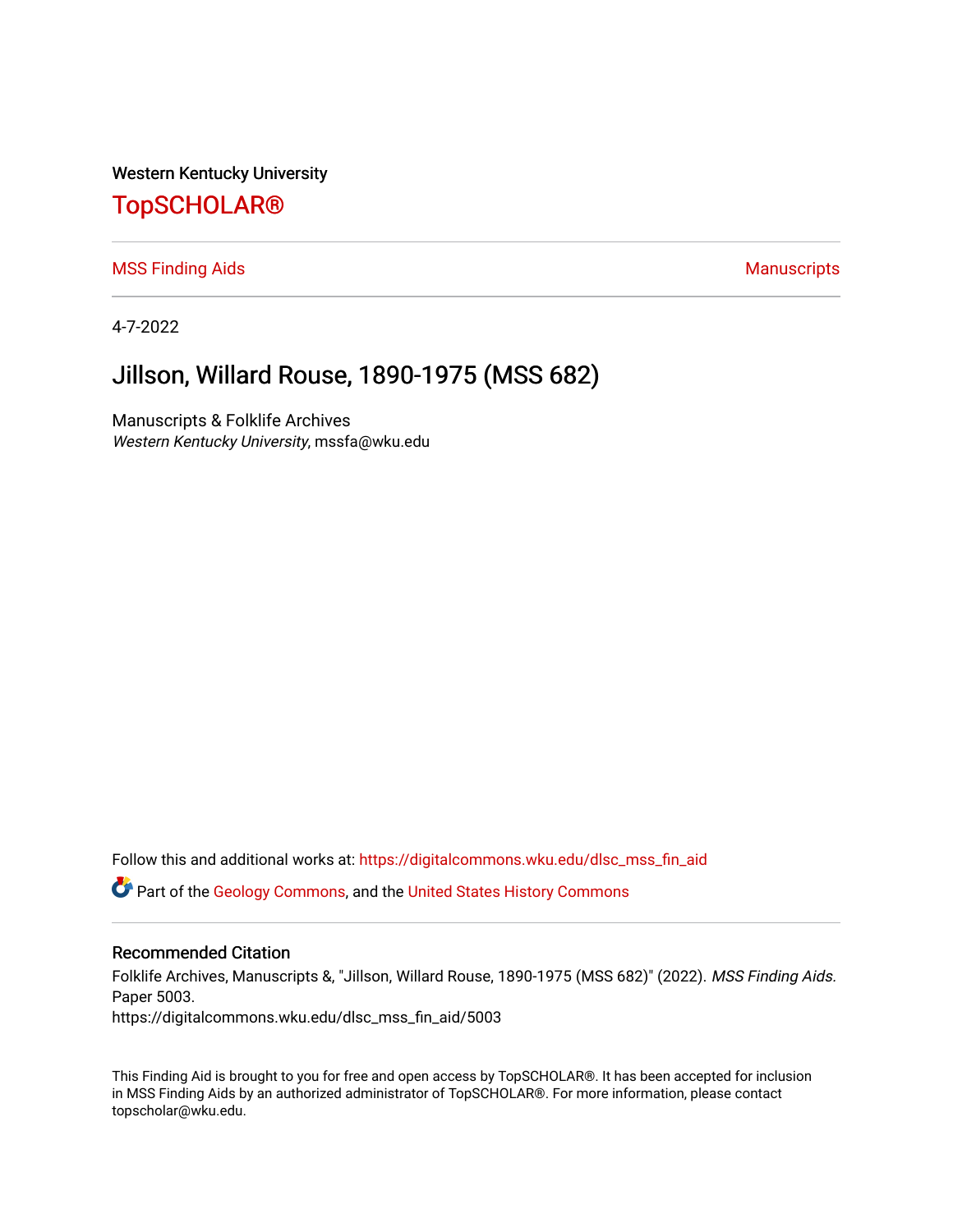Manuscripts & Folklife Archives Department of Library Special Collections Western Kentucky University Bowling Green, KY 42101-1092

## *Descriptive Inventory*

### **MSS 682 JILLSON, Willard Rouse, 1890-1975**

1 box. 15 folders. 127 items. 1922-1957. Originals, photocopies, photographic negatives.

### SC2022.11.5

### *BIOGRAPHICAL NOTE*

Willard Rouse Jillson, the son of Willard Rogers Jillson and Anna Delle Bailey, was born in Syracuse, New York on 28 May 1890. He graduated from Syracuse University in 1912, and proceeded to graduate work in geology at the University of Washington in Seattle (where he earned a master's degree in 1915), the University of Chicago, and Yale University. In 1917, he came to Kentucky, where he married Oriole Marie Gormley, taught at the University of Kentucky, and began work in 1918 as an assistant geologist with the Kentucky Geological Survey. In 1919, he was appointed State Geologist. Jillson was awarded honorary doctorates by Syracuse University (1921) and Berea College (1925).

At the time of his resignation as State Geologist in 1932, Jillson had produced maps for every Kentucky county as well as numerous publications on the geological and mineral resources of Kentucky. From 1924-1932, Jillson served as the first chairman of the Kentucky State Park Commission, overseeing the establishment of the state's first four state parks. After leaving state employment, he consulted for coal, oil and gas companies, taught at Transylvania University (1947-1951), and devoted time to the acquisition of gas and coal properties in Kentucky.

Jillson was a member of numerous scientific and professional societies and a prolific author of books, pamphlets and articles on geology and natural resources; he was also an avid historian and the author of numerous books and bibliographies on Kentucky history. Jillson died in Louisville, Kentucky on 4 October 1975 and was interred at Frankfort Cemetery.

#### *COLLECTION NOTE*

This collection consists mostly of writings and supporting materials produced by Willard Rouse Jillson in connection with his professional work as a geologist and an author of works on Kentucky history. Included are miscellaneous photographic negatives, manuscripts and page proofs, and promotional pamphlets for some of his books.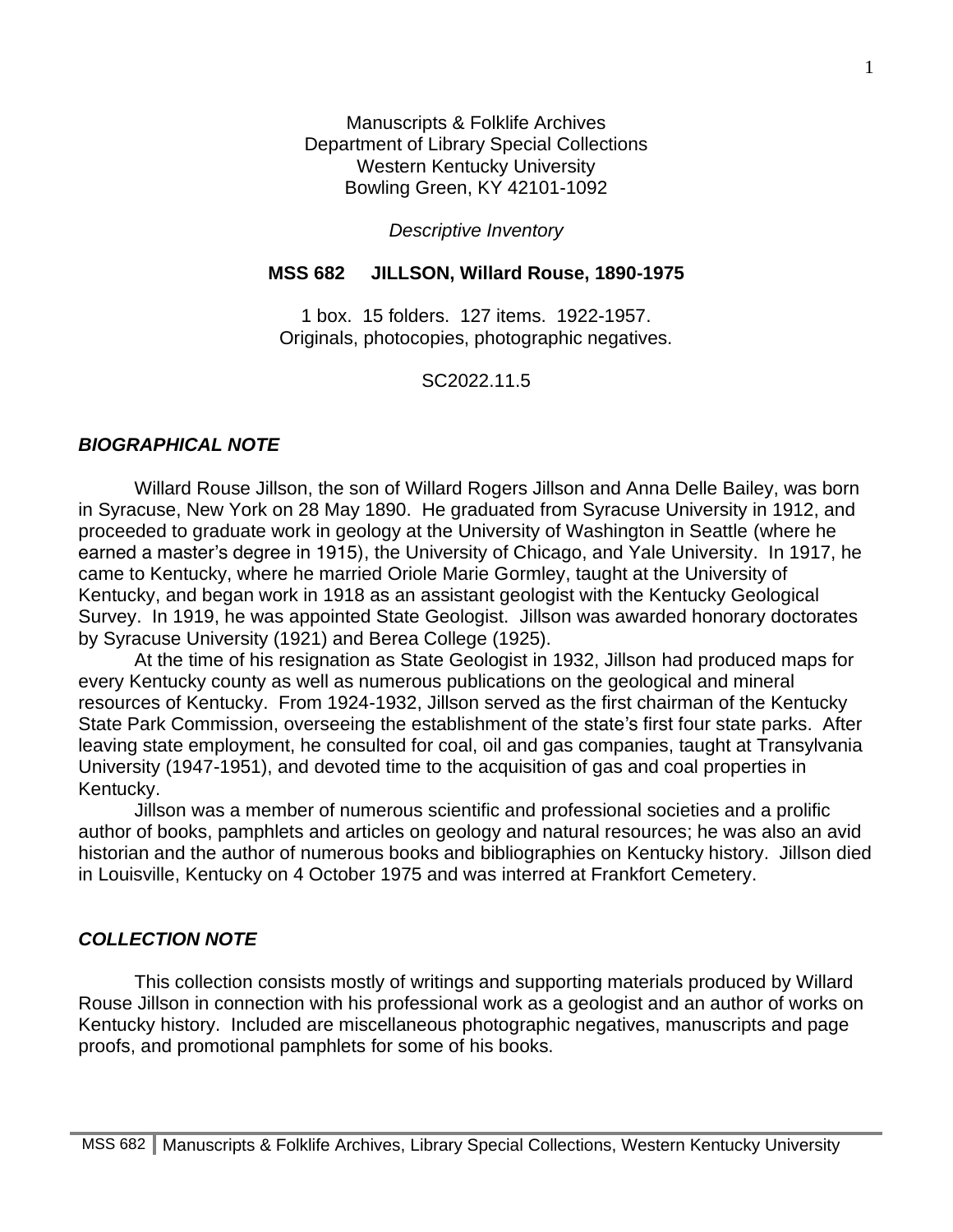## *SHELF LIST*

| <b>BOX1</b>         | <b>Willard Rouse Jillson</b>                                                                                                                                                                                                                                                                                                                                                                                                                                                                                                                                                                                                                                                                                                     | 1922-1957 | 127 items |
|---------------------|----------------------------------------------------------------------------------------------------------------------------------------------------------------------------------------------------------------------------------------------------------------------------------------------------------------------------------------------------------------------------------------------------------------------------------------------------------------------------------------------------------------------------------------------------------------------------------------------------------------------------------------------------------------------------------------------------------------------------------|-----------|-----------|
| Folder 1            | Inventory and obituary                                                                                                                                                                                                                                                                                                                                                                                                                                                                                                                                                                                                                                                                                                           |           | 2 items   |
| Folder <sub>2</sub> | Correspondence with Kentucky Library regarding<br>his publications and donations                                                                                                                                                                                                                                                                                                                                                                                                                                                                                                                                                                                                                                                 | 1931-1957 | 37 items  |
| Folder <sub>3</sub> | Articles, addresses, editorials:                                                                                                                                                                                                                                                                                                                                                                                                                                                                                                                                                                                                                                                                                                 | 1922-1927 | 12 items  |
|                     | "Thoughts on Evolution (An Editorial)"<br>"A New Tennessee Oil Pool"<br>"Geology of the Harpeth River Dome, Cheatham<br>County, Tennessee"<br>"Early Mineral Explorations in the Mississippi<br>Valley (1540-1840)"<br>"The Volcanic Activity of Mount St. Helens and<br>Mount Hood in Historical Time"<br>"Preliminary Note on the Occurrence of Vertebrate<br>Footprints in the Pennsylvanian of<br>Oklahoma"<br><b>Tribute to Professor Stuart Weller</b><br>"Nest of Sinking Streams"<br>"Valley-Filled Areas of the Western Kentucky<br>Coal Field"<br>"New Evidence of a Recent Volcanic Eruption on<br>Mt. St. Helens, Washington"<br>"Geology of the Amory Gas Field"<br>Comments on the Kentucky mineral industry, 1927 |           |           |
| Folder 4            | Articles on Kentucky mineral resources:                                                                                                                                                                                                                                                                                                                                                                                                                                                                                                                                                                                                                                                                                          | 1924-1926 | 4 items   |
|                     | "Kentucky Mineral Development Prerequisites,"<br>by Willard Rouse Jillson<br>"Oil Shales of the East and South," by Roland<br>B. Day<br>"Neekamp Writes Interesting History and Description<br>of Coal Fields of This Section" (Ashland, Ky.),<br>by C. J. Neekamp<br>"Present Activities in the Oil Shale Industry," by<br>Victor C. Alderson                                                                                                                                                                                                                                                                                                                                                                                   |           |           |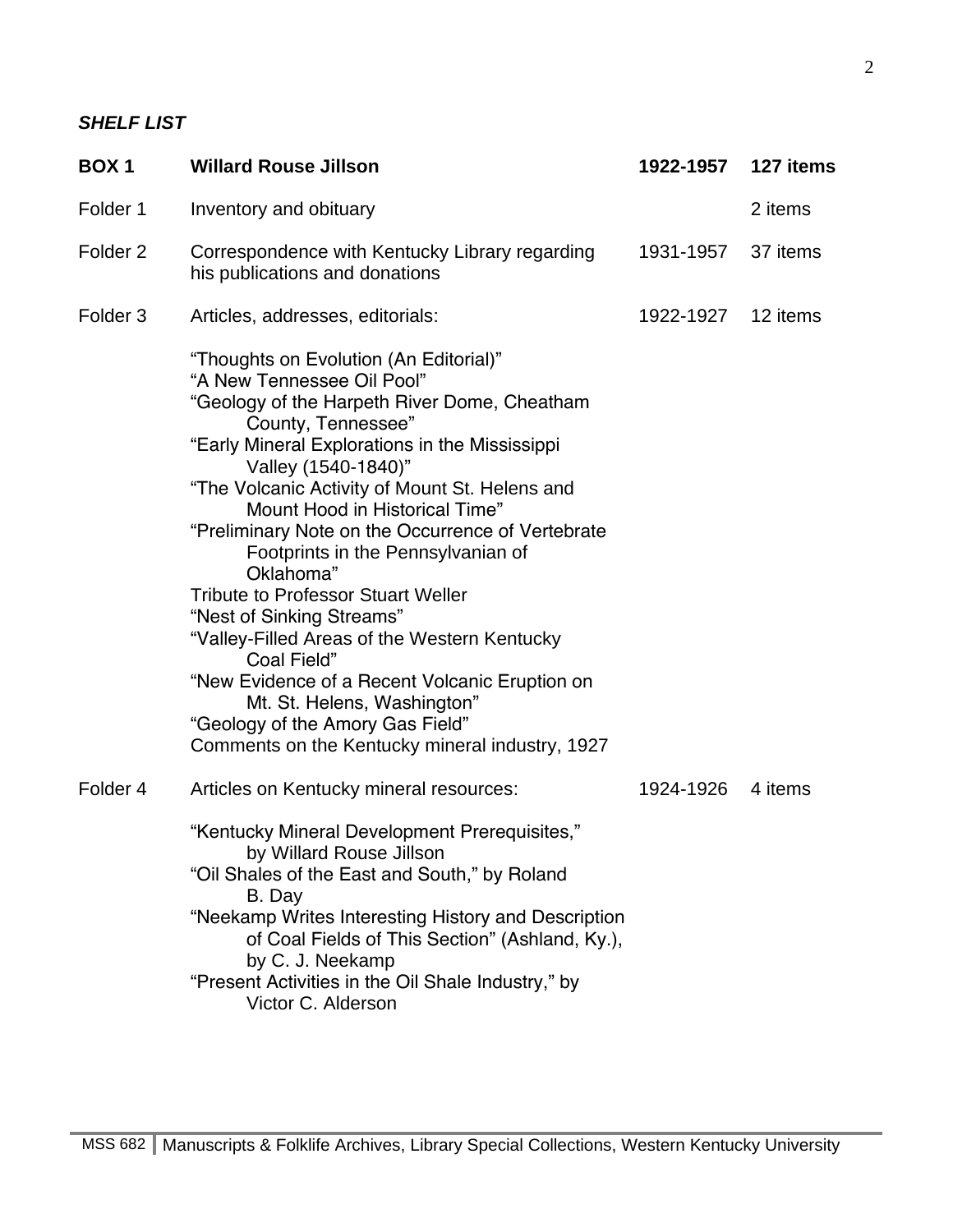| Folder <sub>5</sub> | Photographic negatives:                                                                                                                                                                                                                                                                                                                                                                                                                                                                                                                                                                                    | 1922-1927 | 17 items |
|---------------------|------------------------------------------------------------------------------------------------------------------------------------------------------------------------------------------------------------------------------------------------------------------------------------------------------------------------------------------------------------------------------------------------------------------------------------------------------------------------------------------------------------------------------------------------------------------------------------------------------------|-----------|----------|
|                     | Property of United Rock Asphalt Company in<br>Kentucky and Alabama, 1926<br>W. R. Jillson's office, 1927<br>Big Sandy coverlets, 1922<br>Mastodon teeth, Magoffin County, Kentucky, n.d.<br>Kentucky State Highway Commission Resolution<br>regarding budget appropriation for<br>topographical mapping, 1925<br>Lewisport Coal Company Stripping Operation map,<br>Hancock County, Kentucky, 1924<br>E. H. Fluorspar Company maps of Faircloth Mine,<br>Woodford County, Kentucky, 1926, and<br>Dean Mine, Mercer County, Kentucky<br>War Fork Land Company properties, Jackson<br>County, Kentucky, n.d. |           |          |
| Folder <sub>6</sub> | Lincoln Back Home - Page proofs                                                                                                                                                                                                                                                                                                                                                                                                                                                                                                                                                                            | 1932      | 1 item   |
| Folder <sub>7</sub> | Poem, "The Glory of the Hills"                                                                                                                                                                                                                                                                                                                                                                                                                                                                                                                                                                             | 1933      | 3 items  |
| Folder <sub>8</sub> | Pioneer Kentucky - Draft                                                                                                                                                                                                                                                                                                                                                                                                                                                                                                                                                                                   | 1934      | 1 item   |
| Folder <sub>9</sub> | Filson's Kentucke – Page proofs                                                                                                                                                                                                                                                                                                                                                                                                                                                                                                                                                                            | 1934      | 1 item   |
| Folder 10           | The Land Adventures of George Washington -<br>Page proofs                                                                                                                                                                                                                                                                                                                                                                                                                                                                                                                                                  | 1934      | 1 item   |
| Folder 11           | The Drennon Abandoned Channel of the<br>Kentucky River - Draft and blueprint sketch                                                                                                                                                                                                                                                                                                                                                                                                                                                                                                                        | 1944      | 2 items  |
| Folder 12           | Biographical sketch of Irvin Shrewsbury Cobb                                                                                                                                                                                                                                                                                                                                                                                                                                                                                                                                                               | 1944      | 1 item   |
| Folder 13           | The Kentucky River - Illustrations                                                                                                                                                                                                                                                                                                                                                                                                                                                                                                                                                                         | 1945      | 10 items |
| Folder 14           | Promotional material for books                                                                                                                                                                                                                                                                                                                                                                                                                                                                                                                                                                             | 1925-1943 | 30 items |
| Folder 15           | <b>Miscellaneous</b>                                                                                                                                                                                                                                                                                                                                                                                                                                                                                                                                                                                       | 1924-1932 | 5 items  |